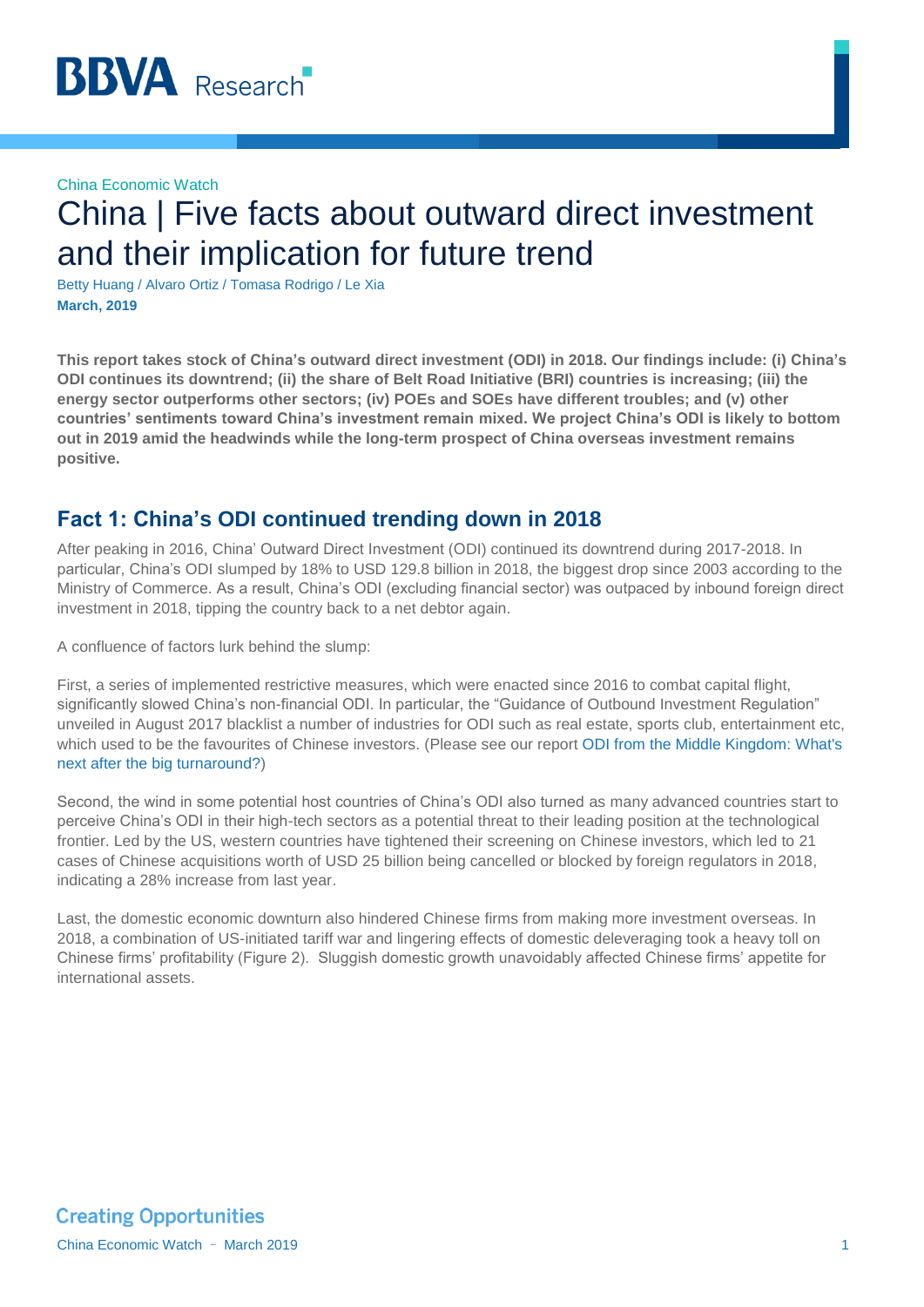



Figure 1 China became a net debtor again in 2018 Figure 2 Chinese firms' sluggish profit dragged ODI

### **Fact 2: ODI to BRI countries accounted for a larger share**

China's official ODI data is notoriously inaccurate for reporting its destinations. In total, approximately 60% of China's total ODI flows to Hong Kong and some tax havens in the Caribbean, through which funds are expected to be channelled to their final destinations at a later stage. Therefore, we use a more detailed database by CGTI which includes all verified investment and construction transactions worth USD 100 million or more to detect where ODI goes. The CGTI data features more than 1,300 investment deals worth more than USD 1 trillion in total. Such a deal-based database enables us to better track China's ODI flows and stocks to different destinations (Figure 3).

In terms of geographic distribution, China's ODI flows to Europe, Asia, and North America, which remains the first largest recipient continents of China's investment, all saw significant declines in 2018. In particular, the declines in China's ODI to Europe and North America amount to -56.3% and -60.0% respectively. In Asia, the ODI decline is led by Japan and Singapore. The same trend is observed in Oceania. Overall, it reflects advanced countries' increasing concerns over China's investment.

Meanwhile, China's ODI flows to emerging markets are still booming thanks to China's Belt and Road Initiatives (BRI) which aims to increase China's investment in a large number of developing countries which have traditional trade links with China. In 65 BRI countries earmarked by China's authorities, China's investment even increased by 8.0% in 2018. The share of investment in these BRI countries now accounts for 21.6% from 16.8% in 2016. The BRI effect is particularly pronounced in Africa, where the number of host countries of China's ODI increased to 11 in 2018 from only 4 in 2017.

Apart from these BRI countries, the performance of Latin America also held well as the total China ODI to the region almost remained flat in 2018. In this respect, Chile ranked first with an aggregate USD 6.4 billion thanks to a big acquisition of metal mine, followed by Peru (USD 3.6 billion), Brazil (USD 1.3 billion), and Ecuador (USD 0.9 billion).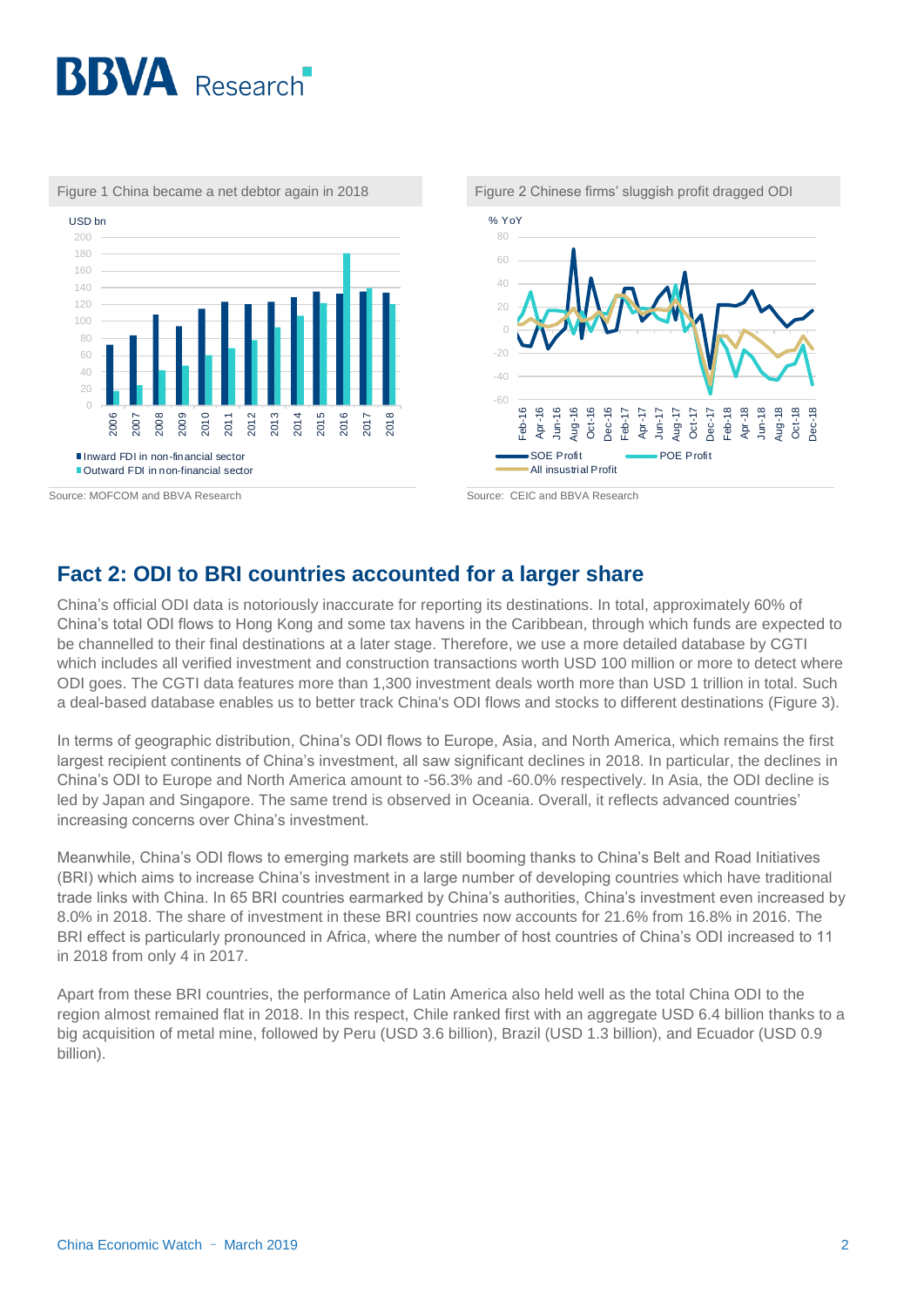



Figure 3 Distribution of Chinese ODI flows and stocks based on CGIT data (2018)

Source: China Global Investment Tracker and BBVA Research; Note: The bubbles are indicative and do not exactly represent the size of ODI flows and stocks

### **Fact 3: Energy sector continues to outpace other sectors**

By industry, China's ODI in the energy sector still dominated in 2018, in line with the trend during 2005-2018. Energy sector received USD 21.1 billion in investment in 2018, with Gas and Hydro seeing more activity than coal and oil. Investment in the transport sector also picked up significantly thanks to China's Geely's high-profile acquisition of Daimler. The metals sector received USD 18.85 billion investment last year, led by copper and steel. Health and technology sectors expanded their shares of the total received ODI. However, the once-hot fields of entertainment, real estate and tourism (hotels) registered just USD 5 billion in investment compared with USD 12.9 billion in 2017, after Beijing imposed restrictions to stem capital flight.

Most of the transactions are dominated by large firms. For most of them, the value of top 3 transactions e.g. Agriculture, Chemicals, real estate, technology etc. accounted for over half of that of total transactions, while sectors in energy, transport, and metals showed a more diverse investment. (Table 1)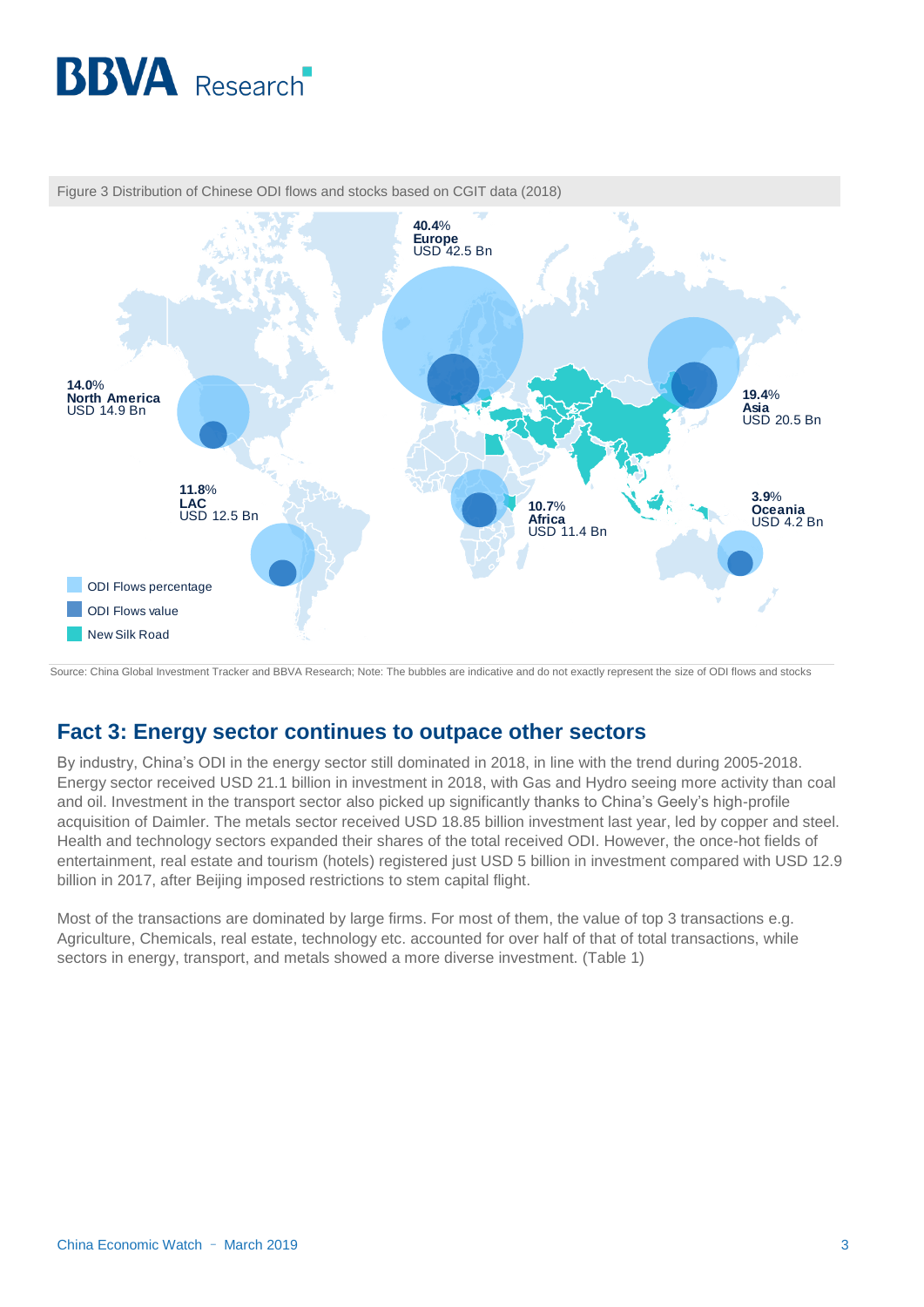

Figure 4 China's ODI flow by industry



Source: China Global Investment Tracker and BBVA Research

Table 1 China large enterprises dominated in the ODI flow

| <b>Sectors</b>       | <b>Enterprises</b><br>No. | Enterprises involved in the top 3 transactions                                                 | <b>Share</b><br>$(\%)$ |
|----------------------|---------------------------|------------------------------------------------------------------------------------------------|------------------------|
| <b>Agriculture</b>   | 8                         | Chinese Academy of Sciences, China Resources, Alibaba                                          | 66.9                   |
| <b>Chemicals</b>     | $\overline{7}$            | State Development and Investment, Power Construction Corp, China National Chemical Engineering | 63.4                   |
| Energy               | 43                        | CNPC, China Energy Engineering, Power Construction Corp, Sinopec                               | 38.2                   |
| <b>Entertainment</b> | 9                         | Anta Sports, Orient Securities, Tencent                                                        | 87.6                   |
| <b>Finance</b>       | 9                         | Oceanwide, Ping An, China Reinsurance                                                          | 82.2                   |
| Health               | 13                        | CDH, China Grand, Creat, By-Health                                                             | 53.1                   |
| Logistics            | $\overline{2}$            | China Communications Construction, Shanghai Lingang                                            | 100.0                  |
| <b>Metals</b>        | 22                        | Chengdu Tianqi, Zijin Mining, Zhongrong Xinda                                                  | 41.9                   |
| <b>Real estate</b>   | 20                        | State Construction Engineering, Sino Great Wall, Sinomach                                      | 60.3                   |
| <b>Technology</b>    | 13                        | Tsinghua Unigroup, AVIC, Wingtech                                                              | 64.0                   |
| <b>Tourism</b>       | $\overline{2}$            | Huazhu Hotels, China Communications Construction                                               | 100.0                  |
| <b>Transport</b>     | 34                        | Geely Auto, China Communications Construction, China Railway Engineering                       | 40.6                   |
| <b>Utilities</b>     | 9                         | Southern Power Grid, Hunan Construction Engineering, Power Construction Engineering            | 49.3                   |

Source: China Global Investment Tracker and BBVA Research

# **Fact 4: POEs and SOEs have different troubles**

The ODI of Chinese private enterprises (POEs) was suppressed by the authorities' clampdown on a capital flight during 2016-2017. Now Chinese POEs continued to struggle with more restricted domestic regulations which led to more troubled transactions of ODI. (Figure 5) Moreover, the tightening financing condition in China makes it increasingly difficult for those POEs to find financing sources to meet their demand for ODI. Notwithstanding the above obstacles, the absolute volume of POE overseas investment at least held up in 2018. (Figure 6)

Meanwhile, China's state-owned enterprises (SOEs) are facing a different set of problems in making ODI. Compared to their private peers, SOEs can easily find overseas construction projects tied to the government's favoured BRI strategy as well as concessionary financing. However, the suspicion of foreign governments made it increasingly difficult for them to pass the host countries' screening mechanism of foreign investment.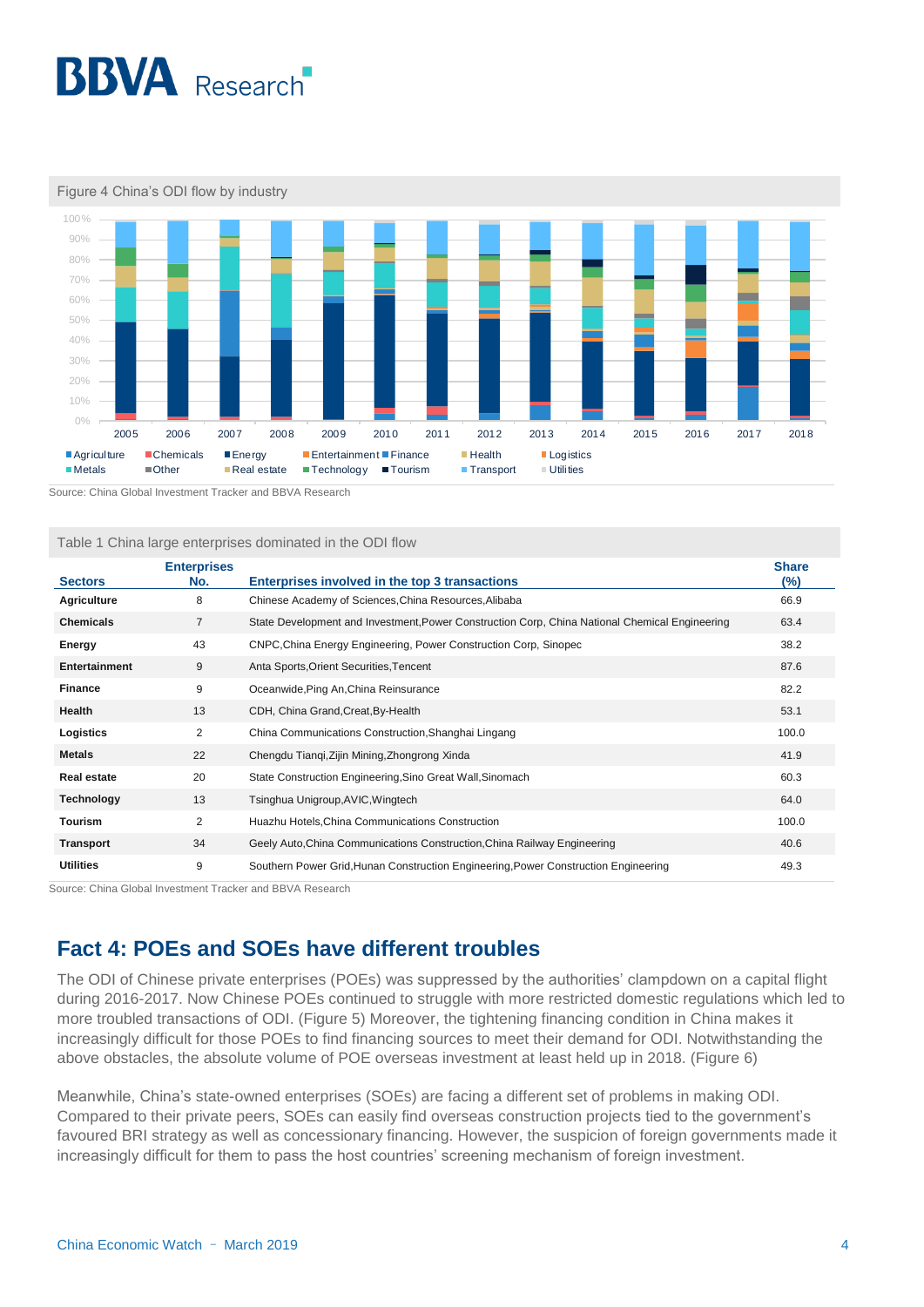



Figure 5 China Private firms account for a major share

Source: China Global Investment Tracker and BBVA Research Source: China Global Investment Tracker and BBVA Research







Figure 7 Media Sentiment on Chinese investment on infrastructure (In terms of change from 2016 to 2018)

Source: BBVA Research and [www.gdelt.org](http://www.gdelt.org/)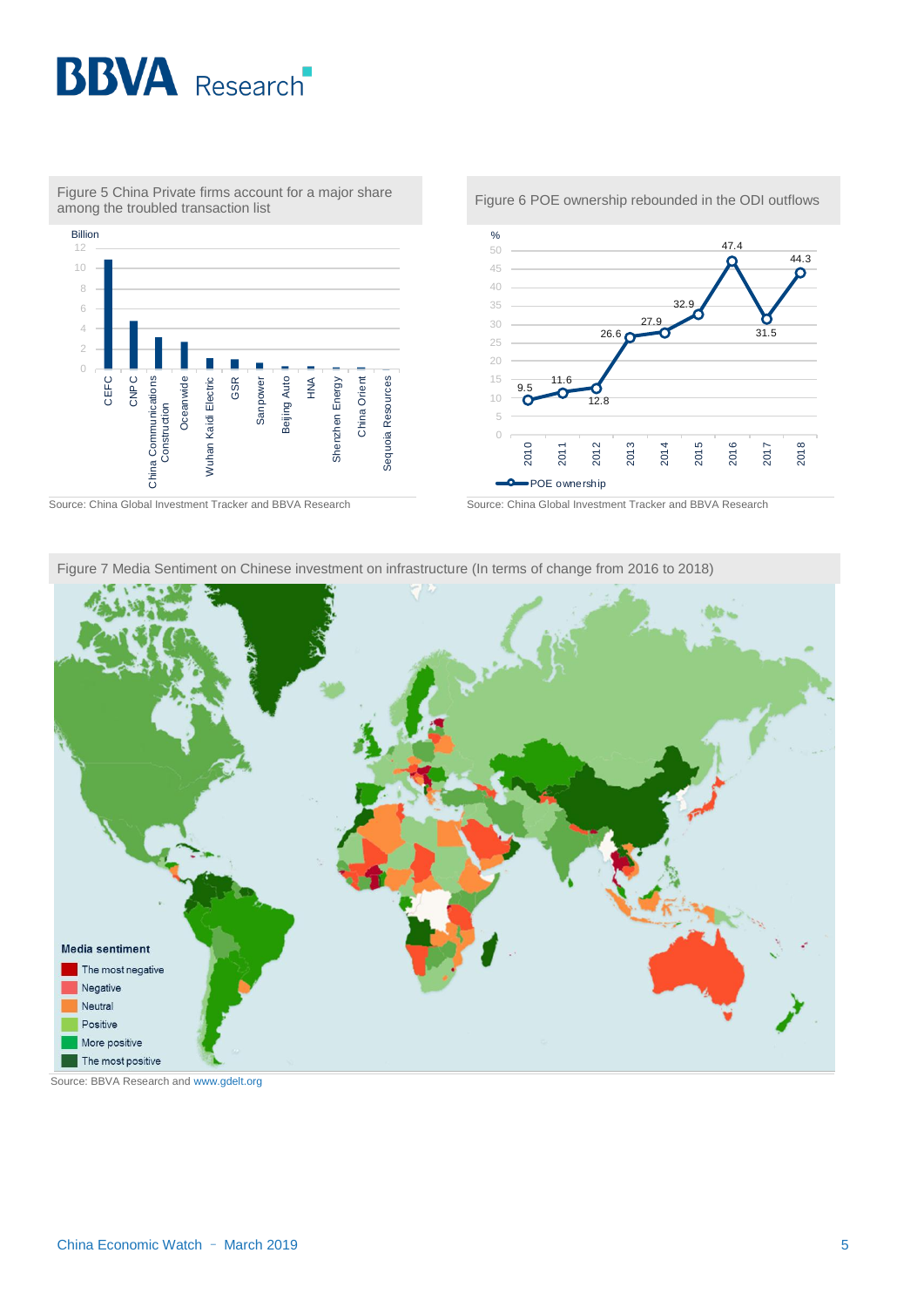

## **Fact 5: Other countries' sentiment toward China's investment is mixed**

Encouragingly, many foreign countries' views toward China's investment have somewhat improved over the past two years despite the rise in the populism around the globe. Using Big Data and information from the media (GDELT), we measure the media coverage and sentiment on news related to the BRI initiative. Reassuringly, we find that the evolution of media sentiment of Chinese investment on infrastructure has improved generally in 2018 compared to 2016 (Figure 7). Among these regions, Latam America has the most positive sentiment toward China's investment, while South Asia has the least-positive sentiment of the investment e.g. Bhutan, Maldives, Thailand and Indonesia, reflecting these regions' long-term territory dispute and economic competition with China. That being said, China needs to carefully tackle these sensitive issues with its neighbours if it wants to successfully push forward the BRI around the globe.

### **China's ODI is likely to bottom out in 2019**

At the beginning of the report, we identified three important factors which had an adverse impact on China's ODI, including tightened domestic regulations, increasing concerns of foreign governments and sluggish economic growth. These three factors are unlikely to improve in the near term. Capital flight continues to be a concern of China's authorities while foreign governments' suspicion toward China's investment in their high-tech sector is more likely to strengthen rather than fade (Please see our recent report of [China-gauging-the-impact-of-us-tech](https://www.bbvaresearch.com/en/publicaciones/china-gauging-the-impact-of-us-tech-war-on-china-an-input-output-table-analysis/)[war-on-china-an-input-output-table-analysis/\)](https://www.bbvaresearch.com/en/publicaciones/china-gauging-the-impact-of-us-tech-war-on-china-an-input-output-table-analysis/). Moreover, the deceleration of China's growth is more likely to continue in the next couple of years.

Despite the abovementioned headwinds, we still hold a conservatively optimistic view of China's ODI over the medium term and anticipate the country's ODI to bottom out in 2019. Compared to its share of global GDP (18.3%), China's share of global FDI still has room to grow (4.7%). Moreover, China's ODI will benefit substantially from the BRI strategy. In this respect, a number of newly established China-initiated institutions, including Silk Road Fund, Asian Infrastructure Investment Bank (AIIB), BRICS New Development Bank (NDB), China LAC Industrial Cooperation Investment Fund and the China-Latin America Infrastructure Fund, will play an increasingly important role. As such, infrastructure and commodity sectors in emerging markets will attract more Chinese capitals.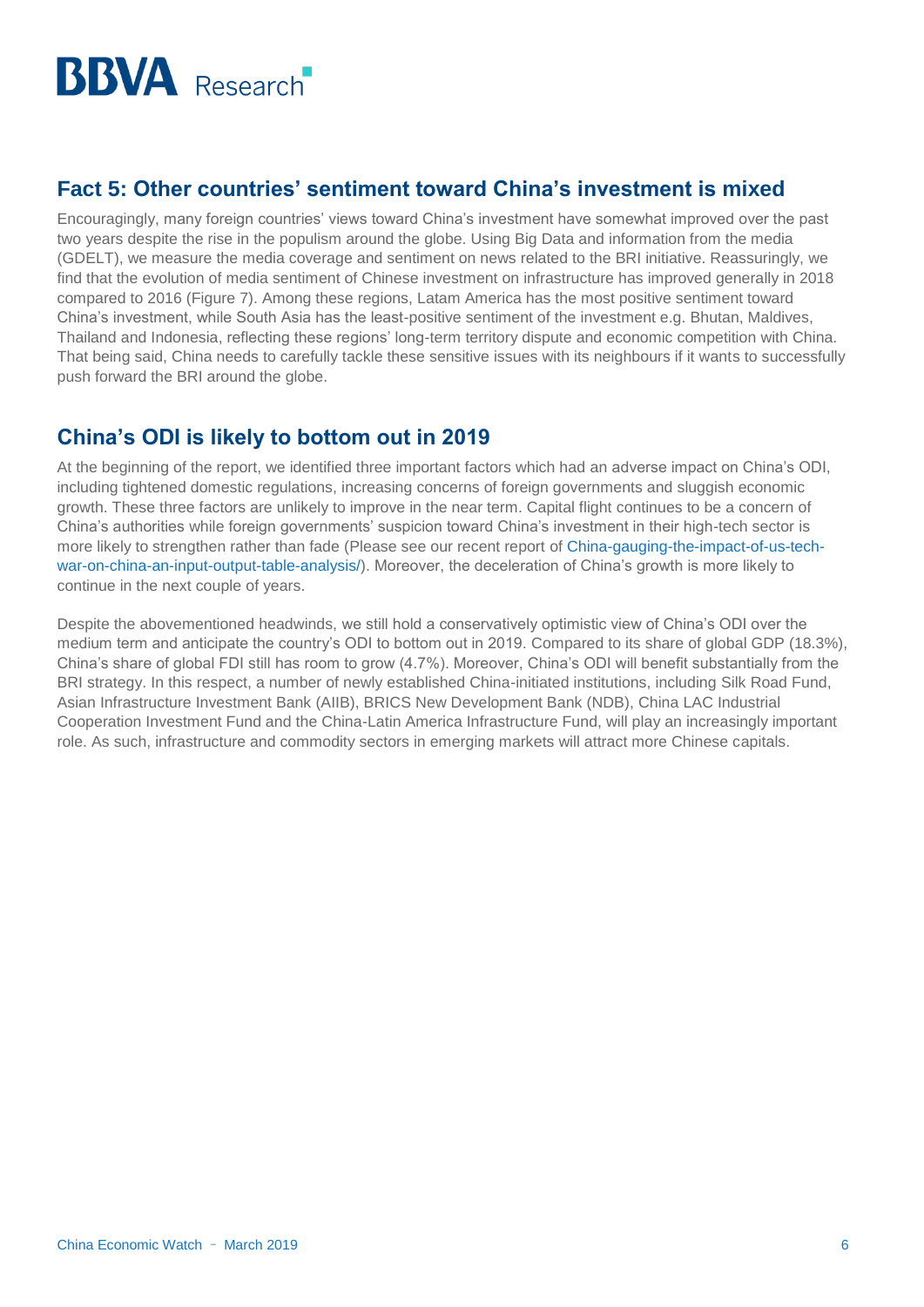

# **IMPORTANT DISCLOSURES**

The BBVA Group companies that have participated in preparing or contributed information, opinions, estimates, forecasts or recommendations to this report are identified by the location(s) of the author(s) listed on the first page as follows: 1) Madrid, London or Europe = Banco Bilbao Vizcaya Argentaria, S.A., including its E.U. branches (hereinafter called 'BBVA'); 2) Mexico City = BBVA Bancomer, S.A. Institución de Banca Múltiple, Grupo Financiero BBVA Bancomer (hereinafter called 'BBVA Bancomer'); 3) New York = BBVA Securities, Inc. (hereinafter called "BBVA Securities"); 4.) New York Branch = BBVA, New York branch; 5.) Lima = BBVA Continental; 6.) Bogota = BBVA Colombia S.A.; 7.) Santiago = BBVA Chile S.A.; 8.) Hong Kong = BBVA, Hong Kong branch, 9.) Istanbul = Garanti Securities.

For recipients in the European Union, this document is distributed by BBVA, a bank supervised by the Bank of Spain and by Spain's Stock Exchange Commission (CNMV), and registered with the Bank of Spain with number 0182.

**For recipients in Hong Kong,** this document is distributed by BBVA, which Hong Kong branch is supervised by the Hong Kong Monetary Authority.

**For recipients in Mexico,** this document is distributed by BBVA Bancomer, a bank supervised by the Comisión Nacional Bancaria y de Valores de México.

**For recipients in Peru,** this document is distributed by BBVA Continental, a bank supervised by the Superintendencia de Banca, Seguros y Administradoras Privadas de Fondos de Pensiones.

**For recipients in Singapore,** this document is distributed by BBVA, which Singapore branch is supervised by the Monetary Authority of Singapore.

For recipients in USA, research on products other than swaps, or equity securities and equity derivatives prepared by BBVA, is being distributed by BBVA Securities, a subsidiary of BBVA registered with and supervised by the U.S. Securities and Exchange Commission and a member of the Financial Industry Regulatory Authority ("FINRA") and the Securities Investor Protection Corporation. U.S. persons wishing to execute any transactions should do so only by contacting a representative of BBVA Securities in the U.S. Unless local regulations provide otherwise, non-U.S. persons should contact and execute transactions through a BBVA branch or affiliate in their home jurisdiction.

Research on swaps is being distributed by BBVA, a swaps dealer registered with and supervised by the Commodity Futures Trading Commission ("CFTC"). U.S. persons wishing to execute any transactions should do so only by contacting a representative of BBVA. Unless local regulations provide otherwise, non-U.S. persons should contact and execute transactions through a BBVA branch or affiliate in their home jurisdiction.

Research prepared by BBVA on equity securities and equity derivatives is being distributed by BBVA to "major U.S. institutional investors" based on an exemption from registration provided by Rule 15a-6 of the U.S. Securities Exchange Act of 1934, as amended (the "Exchange Act"). BBVA is not a registered broker-dealer in the United States and is not subject to U.S. rules on preparing research or independence of research analysts.

BBVA and BBVA Group companies or affiliates (art. 42 of the Royal Decree of 22 August 1885 Code of Commerce), are subject to the BBVA Group Policy on Conduct for Security Market Operations which establishes common standards for activity in these entities' markets, but also specifically for analysis and analysts. This BBVA policy is available for reference at the following web site: www.bbva.com.

Analysts residing outside the U.S. who have contributed to this report may not be registered with or qualified as research analysts by FINRA or the New York Stock Exchange and may not be considered "associated persons" of BBVA Securities (as such term is construed by the rules of FINRA). As such, they may not be subject to FINRA Rule 2241 or 2242 restrictions on communications with subject companies, public appearances and trading of securities held in research analysts' accounts.

**BBVA is subject to a Internal Standards of Conduct on the Security Markets, which details the standards of the above-mentioned overall policy for the EU. Among other regulations, it includes rules to prevent and avoid conflicts of interests with the ratings given, including information barriers. This Internal Standards of Conduct on the Security Markets is available for reference in the 'Corporate Governance' section of the following web site: www.bbva.com**

**BBVA Bancomer is subject to a Code of Conduct and to Internal Standards of Conduct for Security Market Operations, which details the standards of the above-mentioned overall policy for Mexico. Among other regulations, it includes rules to prevent and avoid conflicts of interests with the ratings given, including information barriers. This Code and the Internal Standards are available for reference in the 'Grupo BBVA Bancomer' subsection of the 'Conócenos' menu of the following web site[: www.bancomer.com](http://www.bancomer.com/)**

**BBVA Continental is subject to a Code of Conduct and to a Code of Ethics for Security Market Operations, which details the standards of the above-mentioned overall policy for Peru. Among other regulations, it includes rules to prevent and avoid conflicts of interests with the ratings given, including information barriers. Both Codes are available for reference in the 'Nuestro Banco' menu of the following web site:<https://www.bbvacontinental.pe/meta/conoce-bbva/>**

**BBVA Securities is subject to a Capital Markets Code of Conduct, which details the standards of the above-mentioned overall policy for USA. Among other regulations, it includes rules to prevent and avoid conflicts of interests with the ratings given, including information barriers.**

#### **Exclusively for Recipients Resident in Mexico**

**BBVA Bancomer acts as a market maker/specialist in:** MexDer Future Contracts (US dollar [DEUA], 28-day TIIEs [TE28], TIIE Swaps, 91-day CETES [CE91]), Bonos M, Bonos M3, Bonos M10, BMV Price and Quotations Index (IPC), Options Contracts (IPC, shares in América Móvil, Cemex, CPO, Femsa UBD, Gcarso A1, Telmex L) and Udibonos.

BBVA Bancomer, and, as applicable, its affiliates within BBVA Bancomer Financial Group, may hold from time to time investments in the securities or derivative financial instruments with underlying securities covered in this report, which represent 10% or more of its securities or investment portfolio, or 10% or more of the issue or underlying of the securities covered.